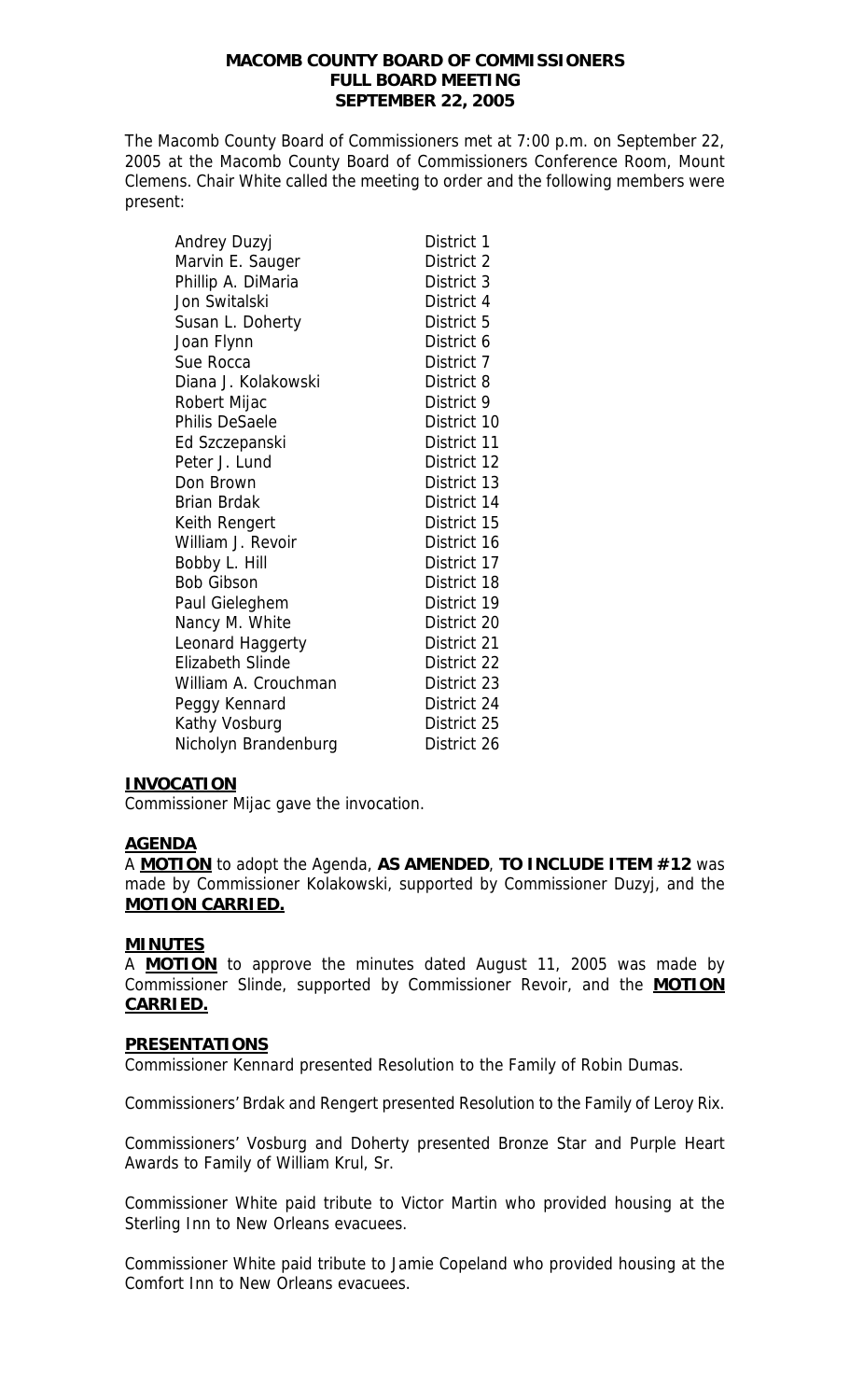Commissioner White paid tribute to Vicki Wolber, Assistant to the Emergency Management Director, for all her hard work coordinating efforts for Katrina relief in Macomb County.

## **PUBLIC PARTICIPATION**

### **Pastor D.L. Bradley, 22645 Quinn Road, Clinton Twp.**

Spoke of conversation with Commissioner Doherty regarding position of JJC Director.

### **Greg Murray, 20 ½ Eldridge, Mt. Clemens**

Spoke of the incident at the Comfort Inn during the organization of the Katrina evacuees.

**Donald Lobsinger, 26900 Taylor, St.Clair Shores**  Spoke of false accusations made by the Ministerial Alliance.

## **COMMITTEE REPORTS**

## **SENIOR CITIZENS COMMITTEE – September 12, 2005**

The Clerk read the recommendations from the Senior Citizens Committee and a **MOTION** was made by Chairperson Gibson, supported by Vice-Chairperson Rocca, to adopt the committee recommendations.

Commissioner Brandenburg asked to separate Motion #3. There were **NO** objections.

A vote was taken on the following:

- 1. ACCEPT CONTRACT GRANT FROM AREA AGENCY ON AGING 1-B IN THE AMOUNT OF \$69,438.00 FOR THE RESOURCE ADVOCACY PROGRAM. THIS REPRESENTS THE THIRD YEAR CONTINUATION OF A THREE-YEAR CONTRACT AND REQUIRES NO INCREASE TO THE COUNTY MATCH.
- 2. ACCEPT CONTRACT GRANT FROM AREA AGENCY ON AGING 1-B IN THE AMOUNT OF \$27,040.00 FOR THE COUNSELING PROGRAM. THIS REPRESENTS THE THIRD YEAR CONTINUATION OF A THREE-YEAR CONTRACT AND REPRESENTS A DECREASE OF \$6,760.00 IN FEDERAL FUNDING AND REQUIRES NO INCREASE TO THE COUNTY MATCH.
- 4. ACCEPT REFUND CHECK IN THE AMOUNT OF \$388.95 TO COVER THE COST OF UNDELIVERABLE MAILINGS IN THE DISCOUNT RETAIL DIRECTORY PROGRAM. THE REFUND WILL BE USED TO OFFSET THE COST OF THE PROJECT. APPROXIMATELY 1,000 ENVELOPES WERE RETURNED AS UNDELIVERABLE. THE VENDOR PROVING THE MAILING LABELS WAS NOTIFIED AND A REFUND WAS NEGOTIATED.

## **THE MOTION CARRIED.**

## **SEPARATED MOTION**

3. ACCEPT OPTION TWO ADJUSTMENTS TO STAFFING AND PROGRAM BUDGET FOR THE COUNSELING PROGRAM TO ACCOMMODATE THE \$6,760.00 DECREASE IN GRANT FUNDING. THIS OPTION WILL ELIMINATE THE 22-HOUR/MONTH COUNSELOR POSITION (.3 F.T.E.) TO SAVE \$5,300.00 AND REDUCE THE OPERATION BUDGET BY APPROXIMATELY \$1,500.00.

A **MOTION** was made by Commissioner Brandenburg to go with Option #1 instead of Option #2. There being **NO** support, **THE MOTION DIED.**

## **THE MOTION CARRIED.**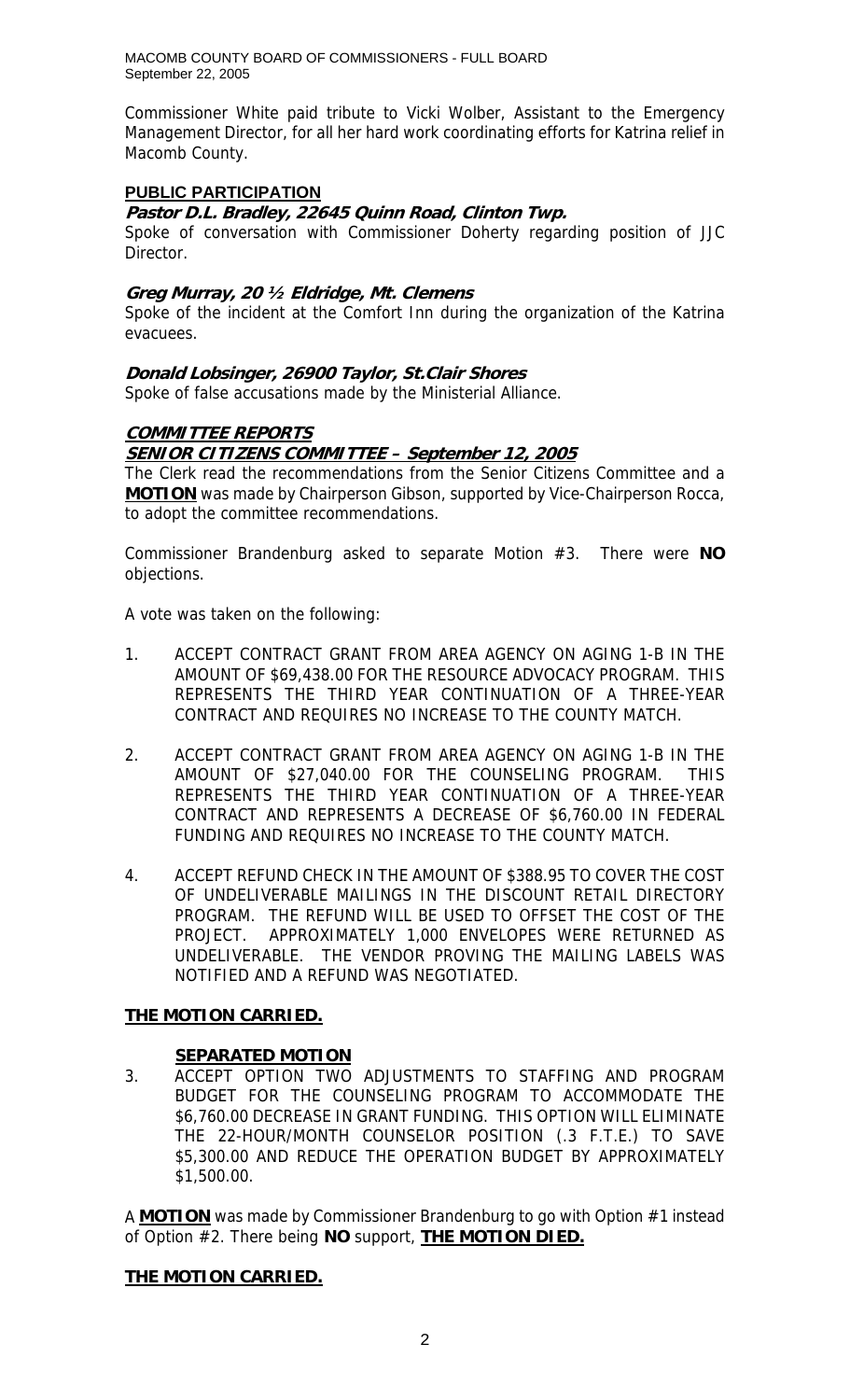## **COMMUNITY SERVICES COMMITTEE – September 12, 2005**

The Clerk read the recommendations from the Community Services Committee and a **MOTION** was made by Chairperson Doherty, supported by Vice-Chairperson DeSaele, to adopt the committee recommendations.

- 1. AUTHORIZE THE MACOMB COUNTY COMMUNITY SERVICES AGENCY TO SUBMIT THE COMMUNITY SERVICES BLOCK GRANT (CSBG) PLAN FOR 2005-2006.
- 2. AUTHORIZE MSU EXTENSION TO RENEW THE CONTRACT WITH THE CITY OF WARREN FOR \$14,000 TO PROVIDE HOME REPAIR, FINANCIAL MANAGEMENT AND FINANCIAL COUNSELING CLASSES TO DESIGNATED FAMILIES FROM OCTOBER 1, 2005 THROUGH SEPTEMBER 30, 2006.
- 3. AUTHORIZE MACOMB MSU EXTENSION TO RECEIVE \$27,140 FROM THE MICHIGAN DEPARTMENT OF COMMUNITY HEALTH ON BEHALF OF MACOMB COUNTY TO IMPLEMENT RENEWAL OF PROJECT FRESH FROM JUNE 1, 2005 THROUGH OCTOBER 31, 2005.
- 4. AUTHORIZE MSU EXTENSION SERVICE/4C ON BEHALF OF THE MACOMB COUNTY BOARD OF COMMISSIONERS TO ACCEPT AN EXTENSION OF THE 4C AND PROJECT ZERO CONTRACT WITH THE MICHIGAN FAMILY INDEPENDENCE AGENCY IN THE AMOUNT OF \$95,572 FOR OCTOBER 1, 2005 THROUGH DECEMBER 31, 2005.

## **THE MOTION CARRIED.**

## **PLANNING & ECONOMIC DEVELOPMENT COMMITTEE – September 13, 2005**

The Clerk read the recommendation from the Planning and Economic Development Committee and a **MOTION** was made by Chairperson Vosburg, supported by Vice-Chairperson Duzyj, to adopt the committee recommendation.

1. AUTHORIZE THE BOARD CHAIR TO EXECUTE THE INTERLOCAL AGREEMENT ESTABLISHING THE MACOMB HOME CONSORTIUM.

# **THE MOTION CARRIED.**

## **OPERATIONAL SERVICES COMMITTEE – September 13, 2005**

The Clerk read the recommendations from the Operational Services Committee and a **MOTION** was made by Chairperson Hill, supported by Vice-Chairperson Kennard, to adopt the committee recommendations.

# 1. AUTHORIZE PAYMENT FOR THE WORK PERFORMED AS FOLLOWS:

| COUNTY BUILDING<br>INTERIOR RENOVATION             | EDMUND LONDON & ASSOC.   | \$22,583.34 |
|----------------------------------------------------|--------------------------|-------------|
| MARTHA T. BERRY                                    | ELLISDON MICHIGAN, INC.  | 91,051.54   |
| 42 <sup>ND</sup> DISTRICT COURT-<br>DIVISION II    | PARTNERS IN ARCHITECTURE | 34,928.63   |
| MARTHA T. BERRY - $1^{ST}$<br>FLOOR VALANCE SYSTEM | PROJECT CONTROL SYSTEMS  | 94,410.00   |
| NEW PUBLIC WORKS BLDG.                             | PROJECT CONTROL SYSTEMS  | 263.172.60  |
| NEW PUBLIC WORKS BLDG.                             | WAKELY & ASSOCIATES      | 3.920.70    |
| MARTHA T. BERRY                                    | PROJECT CONTROL SYSTEMS  | 36,990.00   |

FURTHER, FUNDS ARE AVAILABLE IN THE CAPITAL BUDGET.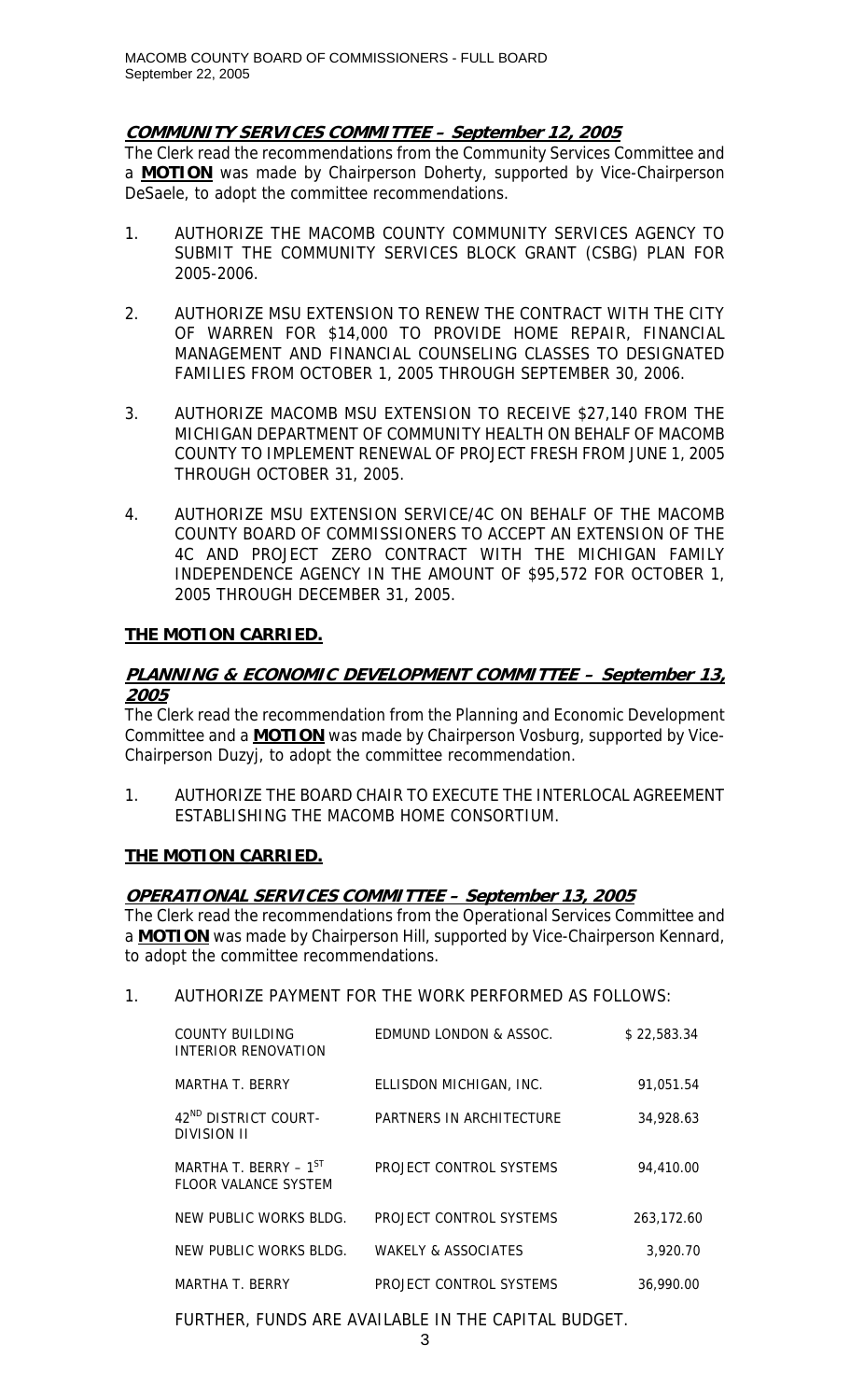- 2. APPROVE CHANGE ORDER NUMBER 1 IN THE AMOUNT OF \$147,386.08 FOR THE NEW PUBLIC WORKS BUILDING; FUNDS ARE AVAILABLE IN THE CONSTRUCTION CONTINGENCY.
- 3. APPROVE CHANGE ORDER NUMBER 13 IN THE AMOUNT OF \$32,222.00 FOR THE MARTHA T. BERRY MEDICAL CARE FACILITY; FUNDS ARE AVAILABLE IN THE CONSTRUCTION CONTINGENCY.

## **THE MOTION CARRIED**

## **JUSTICE AND PUBLIC SAFETY COMMITTEE – September 14, 2005**

The Clerk read the recommendations from the Justice and Public Safety Committee and a **MOTION** was made by Chairperson Rengert, supported by Vice-Chairperson Brdak, to adopt the committee recommendations.

- 1. ADOPT THE FINAL 9-1-1 SECOND AMENDED SERVICE PLAN TO REMOVE THE CITY OF MOUNT CLEMENS POLICE DEPARTMENT AS A PUBLIC SAFETY ANSWERING POINT (PSAP) AND TO ADD THE NEW BALTIMORE POLICE DEPARTMENT AS A PSAP.
- 2. AUTHORIZE SHERIFF'S DEPARTMENT TO RENEW SECONDARY ROAD PATROL (416) GRANT WITH STATE OF MICHIGAN OFFICE OF HIGHWAY SAFETY PLANNING IN THE AMOUNT OF \$662,144.00 FOR FISCAL YEAR OCTOBER 1, 2005 THROUGH SEPTEMBER 30, 2006.
- 3. AUTHORIZE ISSUANCE OF RFP TO REPLACE THE VIDEO RECORDING SYSTEM AT THE MACOMB COUNTY JAIL. THIS RECOMMENDATION IS SUPPORTED BY CORPORATION COUNSEL.
- 4. APPROVE THE REVISED VERSION OF THE MACOMB COUNTY EMERGENCY ACTION GUIDELINES AS REQUIRED BY THE MICHIGAN STATE POLICE EMERGENCY MANAGEMENT DIVISION.
- 5. APPROVE THE MOBILE COMMAND POST INTERLOCAL AGREEMENT FOR USE BETWEEN THE COUNTY AND OTHER LOCAL JURISDICTIONS AND AGENCIES FOR THE OPERATION AND UTILIZATION OF THE COUNTY'S MOBILE COMMAND POST VEHICLE.
- 6. AUTHORIZE TO CONTINUE THE GRANT FUNDED POSITION OF SOLUTION AREA PLANNER IN THE EMERGENCY MANAGEMENT OFFICE WITH FUNDING AVAILABLE FROM THE MICHIGAN 2005 HOMELAND SECURITY GRANT PROGRAM IN THE AMOUNT OF \$40,000.00.

# **THE MOTION CARRIED**.

## **LEGISLATIVE AND ADMINISTRATIVE SERVICES COMMITTEE – September 14, 2005**

The Clerk read the recommendations from the Legislative and Administrative Services Committee and a **MOTION** was made by Chairperson Lund, supported by Vice-Chairperson Switalski, to adopt the committee recommendations.

Commissioner Brandenburg asked her **NO** vote be recorded from committee on Motion #3. There were **NO** objections.

Commissioner Flynn asked to separate Motion #2. There were **NO** objections.

Commissioner DeSaele asked her **NO** vote be recorded on Motion #3. There were **NO** objections.

A vote was taken on the following: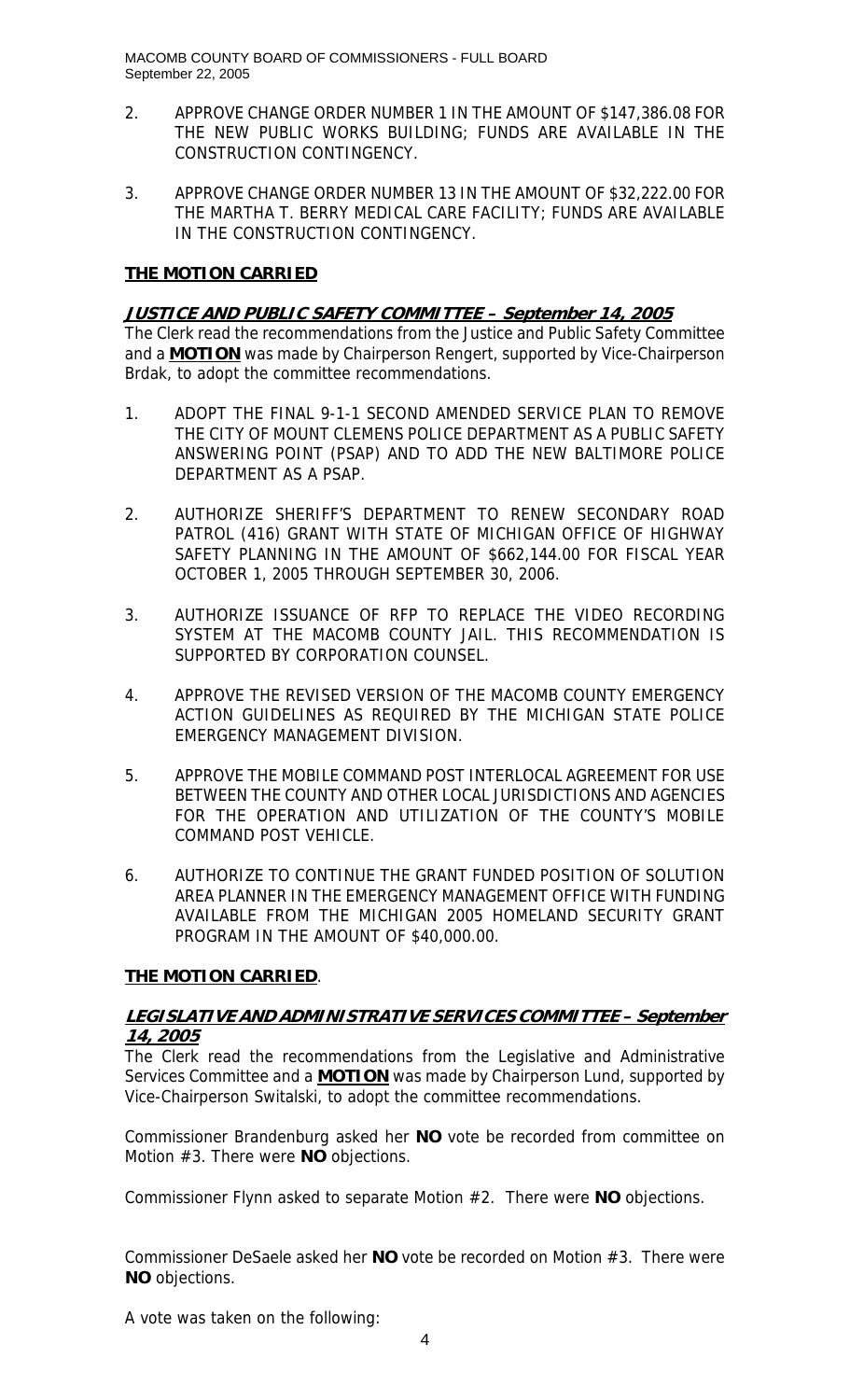- 1. APPROVE AS THE FRONT COVER DESIGN FOR THE  $6^{TH}$  EDITION OF THE DIRECTORY OF SERVICES THE DESIGN THAT MIRRORS THE FRONT COVER OF THE 2005 MACOMB COUNTY REPORT. FURTHER, TO ADD A PHOTOGRAPH OF THE PLANES AT SELFRIDGE IN PLACE OF ONE OF THE PHOTOGRAPHS THAT IS CURRENTLY IN THE PROPOSED COVER DESIGN.
- 3. APPROVE THE USE OF THE NEW LETTERHEAD LOGO TREATMENT FOR ALL OTHER APPLICATIONS AS DETERMINED BY THE DIRECTOR, OFFICE OF PUBLIC AFFAIRS AND DIRECTOR, PLANNING AND ECONOMIC DEVELOPMENT DEPARTMENT. APPLICATIONS WOULD INCLUDE, BUT ARE NOT LIMITED TO, BUSINESS CARDS, BROCHURES, NEW SIGNS, FORMS, AND PUBLICATIONS.
- 4. APPROVE THE FOLLOWING MISCELLANEOUS DEPARTMENT REQUESTS:

ONE FLATBED SCANNER FOR THE FACILITIES AND OPERATIONS DEPARTMENT AT A COST NOT TO EXCEED \$760.00; FUNDING IS AVAILABLE IN THE IT CAPITAL EQUIPMENT ACCOUNT.

14 NEXTEL BLACKBERRY'S FOR THE MACOMB COUNTY INFORMATION TECHNOLOGY DEPARTMENT AT A ONE-TIME COST OF \$2,099.86 AND A MONTHLY ACCESS CHARGE OF \$699.30; FUNDING IS AVAILABLE IN THE MACOMB COUNTY INFORMATION TECHNOLOGY TELEPHONE BUDGET.

30 MOBILE ADMIN SERVER LICENSES WITH MAINTENANCE FOR THE MACOMB COUNTY INFORMATION TECHNOLOGY DEPARTMENT AT A COST NOT TO EXCEED \$6,903.00; FUNDING IS AVAILABLE IN THE TELECOMMUNICATIONS FUND;

15 CONCURRENT SOFTWARE USERS LICENSES, ONE "LIVE CUSTOM REPORT DESIGNER" LICENSE, ONE NRS EXPRESS FEATURE AND 12 HOURS OF END-USER TRAINING FOR CHILD PLUS DATA ENGINE FOR MCCSA – HEAD START AT A ONE-TIME COST OF \$12,713.60 AND A MONTHLY ACCESS CHARGE OF \$1,155.00; FUNDING IS AVAILABLE IN THE MCCSA – HEAD START GRANT ACCOUNT.

ONE NEXTEL i530 PHONE AND ONE BELT CLIP FOR MSU EXTENSION SERVICE AT A ONE-TIME COST OF \$49.99 AND A MONTHLY ACCESS CHARGE OF \$15.50; FUNDING IS AVAILABLE IN THE MACOMB COUNTY MSUE TELEPHONE BUDGET;

ONE STANDARD DESKTOP COMPUTER, ONE MICROSOFT OFFICE LICENSE, AND ONE GROUPWISE LICENSE FOR MSU EXTENSION SERVICE AT A COST NOT TO EXCEED \$1,321.91; FUNDING IS AVAILABLE IN THE MACOMB COUNTY MSUE -–GRANT FUND;

ONE HP LASER JET PRINTER FOR THE PUBLIC HEALTH DEPARTMENT AT A COST NOT TO EXCEED \$1,286.85; FUNDING IS AVAILABLE IN THE PUBLIC HEALTH COMPUTER PROJECTS ACCOUNT;

ONE HP LASER JET PRINTER FOR THE PUBLIC HEALTH DEPARTMENT AT A COST NOT TO EXCEED \$3,250.08; FUNDING IS AVAILABLE IN THE PUBLIC HEALTH DEPARTMENT GRANT FOR EMERGENCY PREPAREDNESS;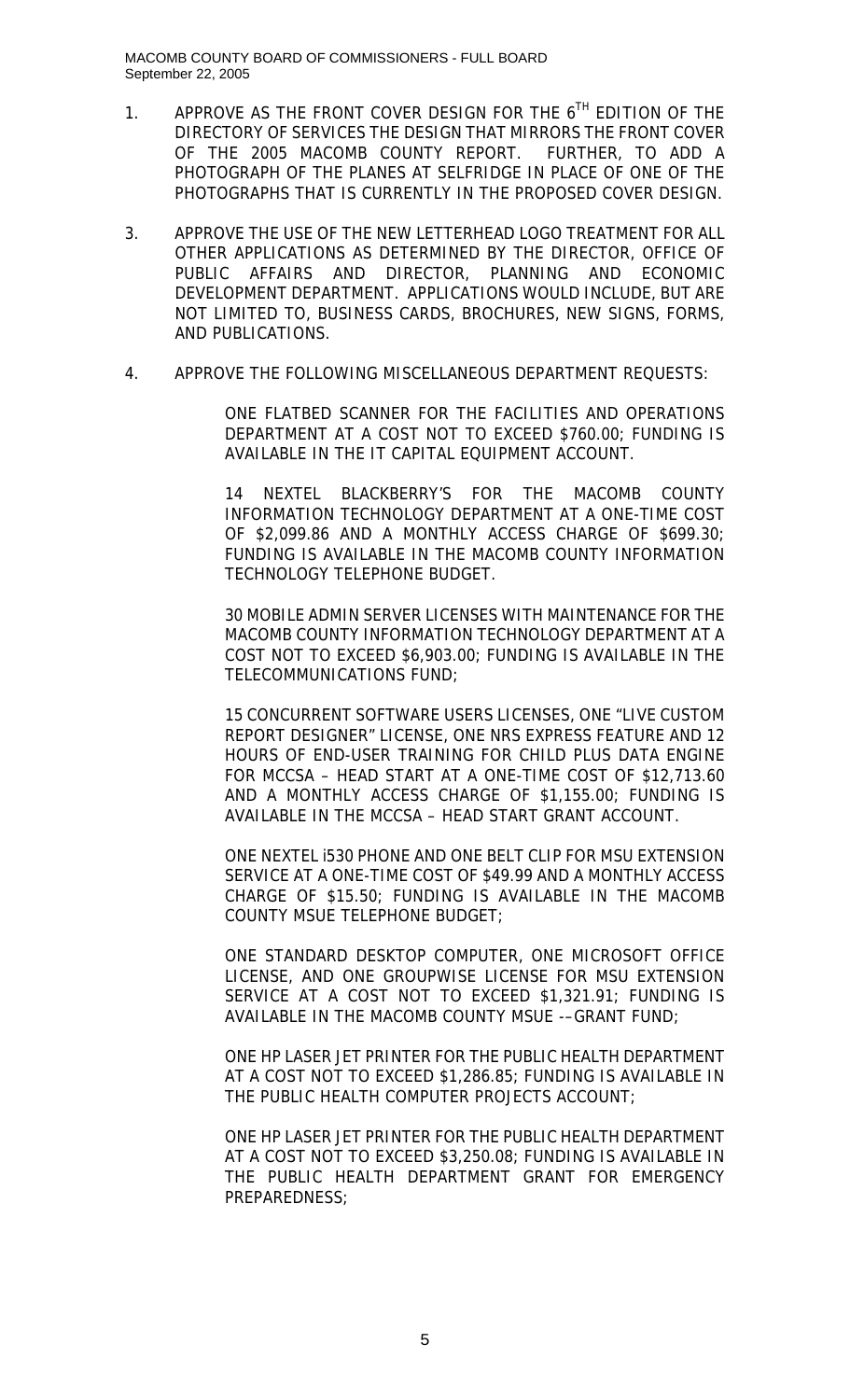ONE HP PROLIANT SERVER WITH CD-ROM AND SOFTWARE, ONE TRAVAN TAPE DRIVE, ONE VERITAS SERVER BACKUP SOFTWARE, THREE MS OFFICE 2003, AND ONE CISCO SWITCH FOR THE PUBLIC HEALTH – HEARING AND VISION DEPARTMENT AT A COST NOT TO EXCEED \$5,047.58; FUNDING IS AVAILBLE IN THE PUBLIC HEALTH – COMPUTER PROJECTS ACCOUNT; AND

ONE MICROBOARDS COPYWRITER 7 DVD BURNER FOR THE PUBLIC WORKS DEPARTMENT AT A COST NOT TO EXCEED \$1,296.00; FUNDING IS AVAILABLE IN THE IT CAPITAL EQUIPMENT ACCOUNT.

# **THE MOTION CARRIED.**

## **SEPARATED MOTION**

2. APPROVE THE  $6^{TH}$  EDITION OF THE DIRECTORY OF SERVICES AND AUTHORIZE BIDS BE OBTAINED FOR PRINTING OF 75,000 COPIES (2,000 PER COMMISSIONER AND THE BALANCE FOR COUNTY DEPARTMENTS). FUNDS ARE AVAILABLE IN THE PUBLIC INFORMATION EXPENSE ACCOUNT.

A **MOTION TO REFER** back to committee was made by Commissioner Flynn, supported by Commissioner Szczepanski.

Commissioner Flynn feels this should be referred back to discuss the issue of maps as opposed to directories.

Commissioner Szczepanski concurs. The information in the directories is given out in many forms. The maps would be a better service to the general public.

**CALL FOR THE QUESTION** to end debate was made by Commissioner Brown. A vote was taken, was 2/3's and the debate ended.

# **THE MOTION TO REFER CARRIED**.

# **HEALTH SERVICES COMMITTEE – September 15, 2005**

The Clerk read the recommendations from the Health Services Committee and a **MOTION** was made by Chairperson Gieleghem, supported by Vice-Chairperson Brown, to adopt the committee recommendations.

- 1. AUTHORIZE THE HEALTH DEPARTMENT TO ACCEPT A GRANT IN THE AMOUNT OF \$246,483.76 FROM THE MICHIGAN DEPARTMENT OF ENVIRONMENTAL QUALITY TO CONDUCT RESIDENTIAL AND NON-RESIDENTIAL DYE TESTING IN FRASER, EASTPOINTE, ST. CLAIR SHORES, ROSEVILLE, WARREN AND CENTER LINE.
- 2. AUTHORIZE THE MACOMB COUNTY HEALTH DEPARTMENT TO GO OUT FOR BIDS FOR MAILING SERVICES FOR DOG LICENSE APPLICATIONS.
- 3. AUTHORIZE THE MACOMB COUNTY HEALTH DEPARTMENT (MCHD) TO PURCHASE TWO 800-MHz RADIOS AND ASSOCIATED HARDWARE AND SOFTWARE, IN PARTIAL FULFILLMENT OF THE REQUIREMENTS OF MCHD'S BIOTERRORISM GRANT FROM THE MICHIGAN DEPARTMENT OF COMMUNITY HEALTH.

## **THE MOTION CARRIED.**

# **PERSONNEL COMMITTEE – September 19, 2005**

The Clerk read the recommendations from the Personnel Committee and a **MOTION** was made by Chairperson Mijac, supported by Vice-Chairperson Crouchman, to adopt the committee recommendations.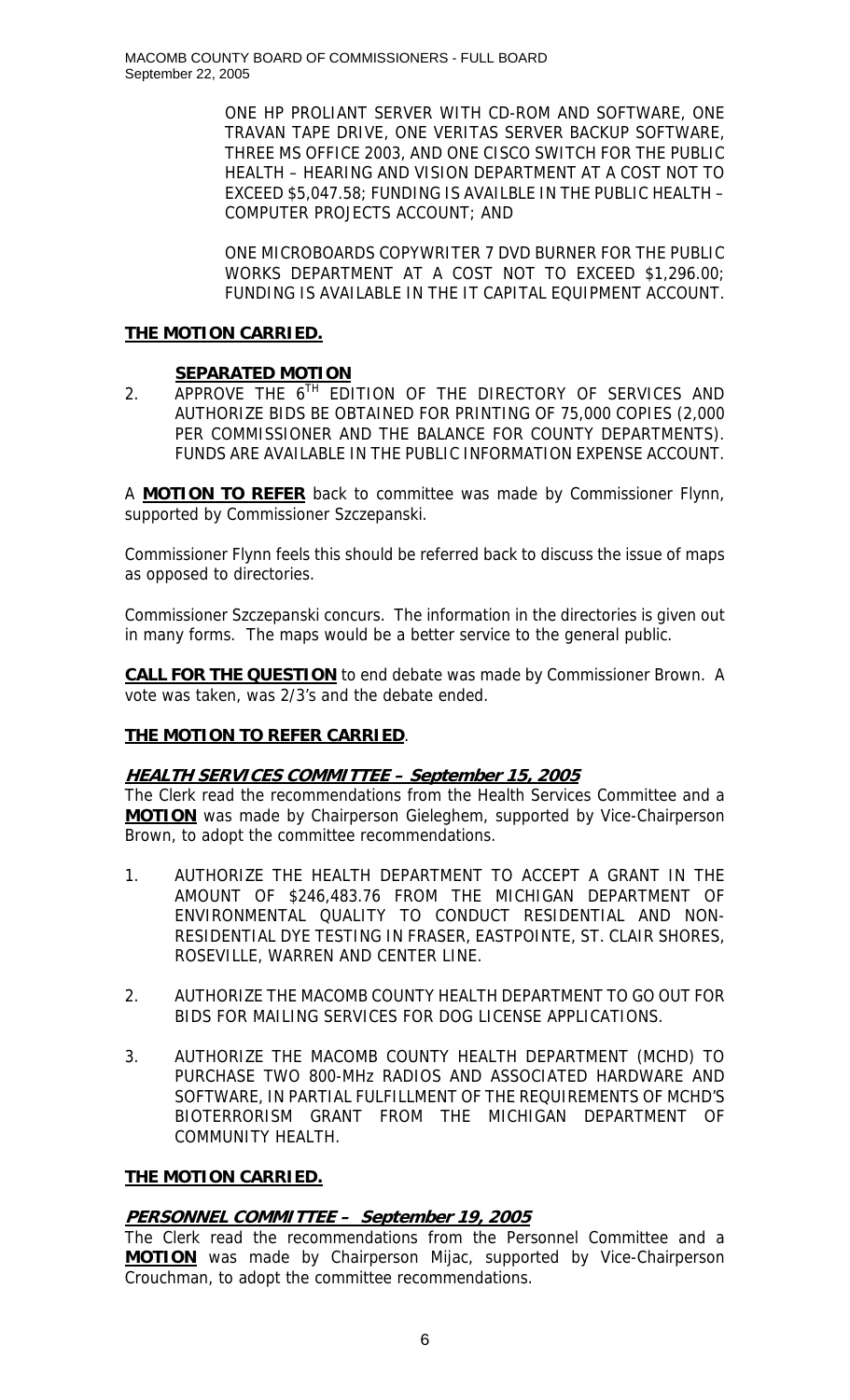- 1. RECONFIRM THE FOLLOWING VACANCIES:
	- 1. (1) CHIEF JUDICIAL AIDE CIRCUIT COURT
	- 2. (1) JUDICIAL SECRETARY
	-
	-
	-
	- 6. (1) ACCOUNT CLERK I/II HEALTH

3. (1) ACCOUNT CLERK III COMMUNITY MENTAL HEALTH 4. (1) REGISTERED NURSE COMMUNITY MENTAL HEALTH<br>5. (1) TYPIST CLERK I/II COUNTY CLERK/REGISTER OF COUNTY CLERK/REGISTER OF DEEDS 7. (1) TEACHER III MACOMB COUNTY COMMUNITY SERVICES AGENCY

8. (1) COMPUTER MAINTENANCE CLERK SHERIFF

- 2. AUTHORIZE MSU EXTENSION TO ACCEPT \$22,000 FROM THE DETROIT LOCAL INITIATIVES SUPPORT CORPORATION FROM AUGUST 1, 2005 TO JULY 31, 2006; MSUE WILL NEED TO HIRE ONE PART-TIME CLERICAL AND ONE PART-TIME EDUCATOR II FOR THIS GRANT.
- 3. APPROVE A CONDITIONAL RECOMMENDATION BE MADE FOR ANGELA WILLIS FOR THE POSITION OF DIRECTOR, SENIOR CITIZEN SERVICES DEPARTMENT, PENDING THE OUTCOME OF A BACKGROUND INVESTIGATION, AND THAT IN THE EVENT ANGELA WILLIS DECLINES THE POSITION, AN OFFER BE MADE TO DARLENE RACZ.

# **THE MOTION CARRIED**.

# **BUDGET COMMITTEE – September 20, 2005**

The Clerk read the recommendations from the Budget Committee and a **MOTION** was made by Chairperson Kolakowski, supported by Vice-Chairperson Revoir, to adopt the committee recommendations.

Commissioner Doherty asked to separate Motion #3. There were **NO** objections.

- 1. ADOPT THE 2004 MACOMB COUNTY COMPREHENSIVE ANNUAL FINANCIAL REPORT.
- 2. ADOPT A COUNTY DRAIN DEBT REQUIREMENT OF .0058 MILL FOR THE YEAR 2006.
- 4. AUTHORIZE THE FILING OF THE THIRD YEAR JUVENILE DUAL DIAGNOSIS PROGRAM GRANT IN THE AMOUNT OF \$200,000.00 WITH A \$50,000.00 CASH MATCH FROM THE COUNTY AND A \$50,000.00 CASH MATCH FROM THE STATE CHILD CARE FUND. FUNDING IN THE AMOUNT OF \$50,000.00 IS INCLUDED IN THE COUNTY BUDGET.
- 5. APPROVE \$150,000.00 PER YEAR FOR TWO YEARS AS LOCAL MATCH FOR THE LAKE ST. CLAIR DRINKING WATER MONITORING PROJECT. FUNDING IS AVAILABLE IN THE CAPITAL PROJECTS ACCOUNT.
- 6. APPROVE PURCHASE OF REPLACEMENT DENTAL X-RAY EQUIPMENT AT A COST OF APPROXIMATELY \$23,000.00 AT MACOMB COUNTY HEALTH DEPARTMENT DENTAL CLINIC USING MICHIGAN DEPARTMENT OF COMMUNITY HEALTH GRANT FUNDS. THERE IS NO COST TO THE COUNTY.

# **THE MOTION CARRIED.**

# **SEPARATED MOTION**

3. APPROVE THE MACOMB COUNTY COMMUNITY SERVICES AGENCY'S SUBMISSION OF A \$24,900 DISCRETIONARY COMMUNITY SERVICES BLOCK GRANT PLAN. THERE IS NO COST TO THE COUNTY.

A **MOTION TO AMEND** the amount to \$40,000 was made by Commissioner Doherty, supported by Commissioner Vosburg. **THE MOTION AS AMENDED CARRIED.**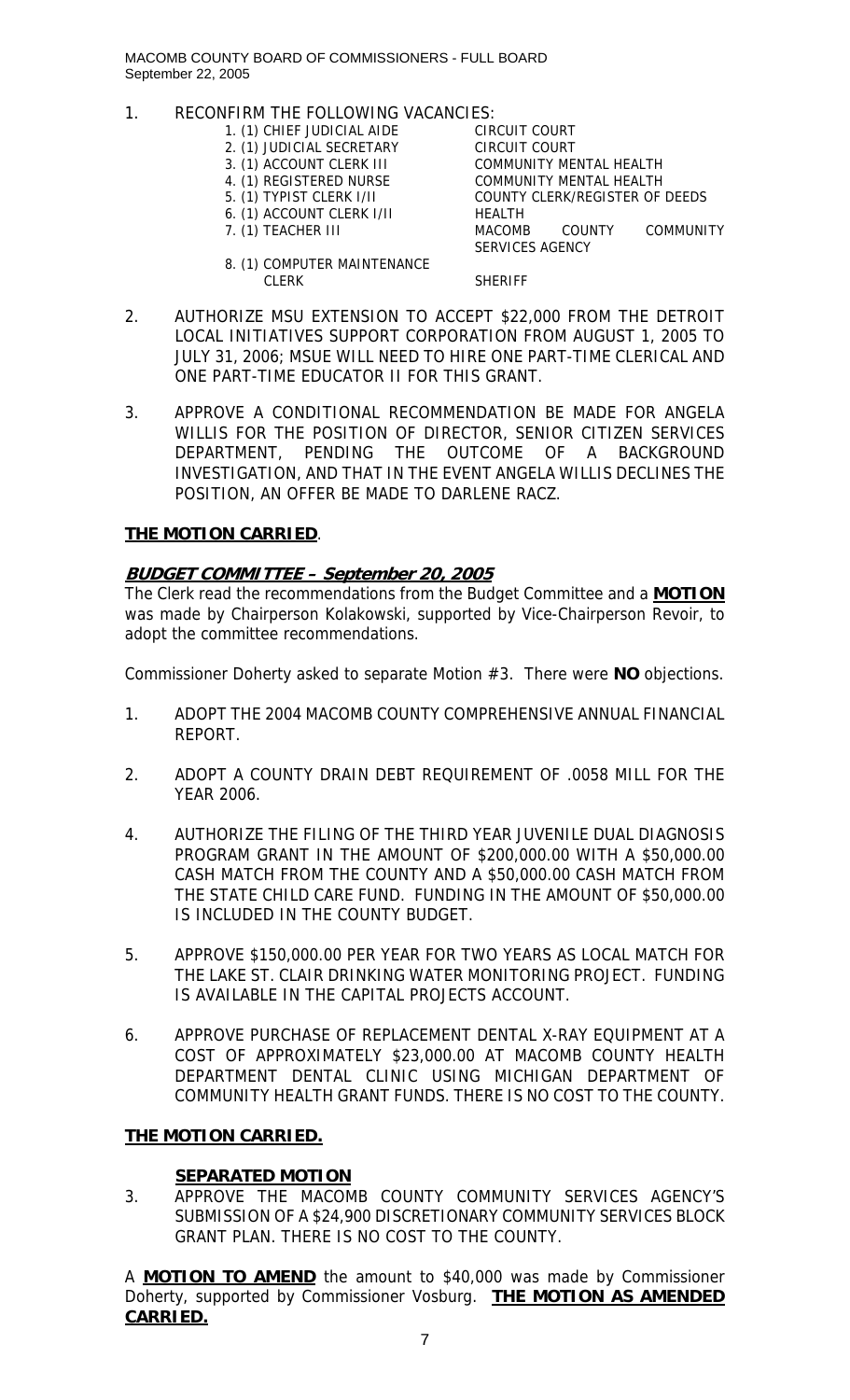## **FINANCE COMMITTEE – September 21, 2005**

The Clerk read the recommendations from the Finance Committee and a **MOTION** was made by Chairperson Slinde, supported by Vice-Chairperson DiMaria, to adopt the committee recommendations.

- 1. APPROVE THE MONTHLY BILLS (WITH CORRECTIONS, DELETIONS AND/OR ADDENDA) AND AUTHORIZE PAYMENT; FURTHER, TO APPROVE THE PAYROLL IN THE TOTAL AMOUNT OF \$14,715,872.18, WITH NECESSARY MODIFICATIONS TO THE APPROPRIATIONS.
- 2. APPROVE A CONDITIONAL RECOMMENDATION BE MADE FOR MR. JOHN ANDERSON FOR THE POSITION OF DIRECTOR, RISK MANAGEMENT & SAFETY DEPARTMENT, PENDING THE OUTCOME OF A BACKGROUND INVESTIGATION AND THAT IN THE EVENT MR. ANDERSON DECLINES THE POSITION, AN OFFER BE MADE TO MS. JANET DOBRYDEN.
- 3. ADOPT THE REVISED MACOMB COUNTY CONFERENCE, CONVENTION AND/OR SEMINAR EXPENSE GUIDELINES.
- 4. CONCUR IN THE RECOMMENDATION OF CORPORATION COUNSEL CONCERNING THE CASE OF SWITZER V MACOMB COUNTY COMMUNITY MENTAL HEALTH, ET AL.

#### **THE MOTION CARRIED.**

## **RESOLUTIONS/TRIBUTES**

A **MOTION** was made by Commissioner Haggerty, supported by Commissioner Slinde, to adopt the Resolutions and Tributes in their entirety.

Commissioner Brandenburg asked to separate Resolution f (05-108). There were **NO** objections.

A vote was taken on the following:

| Res. No. 05-97  | Honoring Evelyn Tress - $90^{th}$ Birthday (offered by Doherty;<br>recommended by Community Services Committee on 9/12/05)                                              |
|-----------------|-------------------------------------------------------------------------------------------------------------------------------------------------------------------------|
| Res. No. 05-98  | Chesterfield Township's Grand Opening of their New Public<br>Library (offered by Vosburg and Brdak; recommended by JPS<br>Committee on 9/14/05)                         |
| Res. No. 05-100 | Commending Holden Melander - Eagle Scout (offered by Hill;<br>recommended by JPS Committee on 9/14/05)                                                                  |
| Res. No. 05-99  | Commending Nolan Melander - Eagle Scout (offered by Hill;<br>recommended by JPS Committee on 9/14/05)                                                                   |
| Res. No. 05-101 | Adopting the National Incident Management System (NIMS) for<br>Use in Macomb County (offered by Rengert on behalf of Board;<br>recommended by JPS Committee on 9/14/05) |
| Res. No. 05-102 | Commending Steven Perry - Eagle Scout (offered by<br>Kolakowski; recommended by Budget Committee on 09-20-05)                                                           |
| Res. No. 05-106 | Intent to Bond for the Macomb County Public Safety<br>(recommended<br>Communications Systems<br>by<br>Finance<br>Committee on 09-21-05)                                 |
| Res. No. 05-90  | Honoring Playhouse Village 2005 in Macomb County (offered<br>by White; recommended by Finance Committee on 09-21-05)                                                    |

8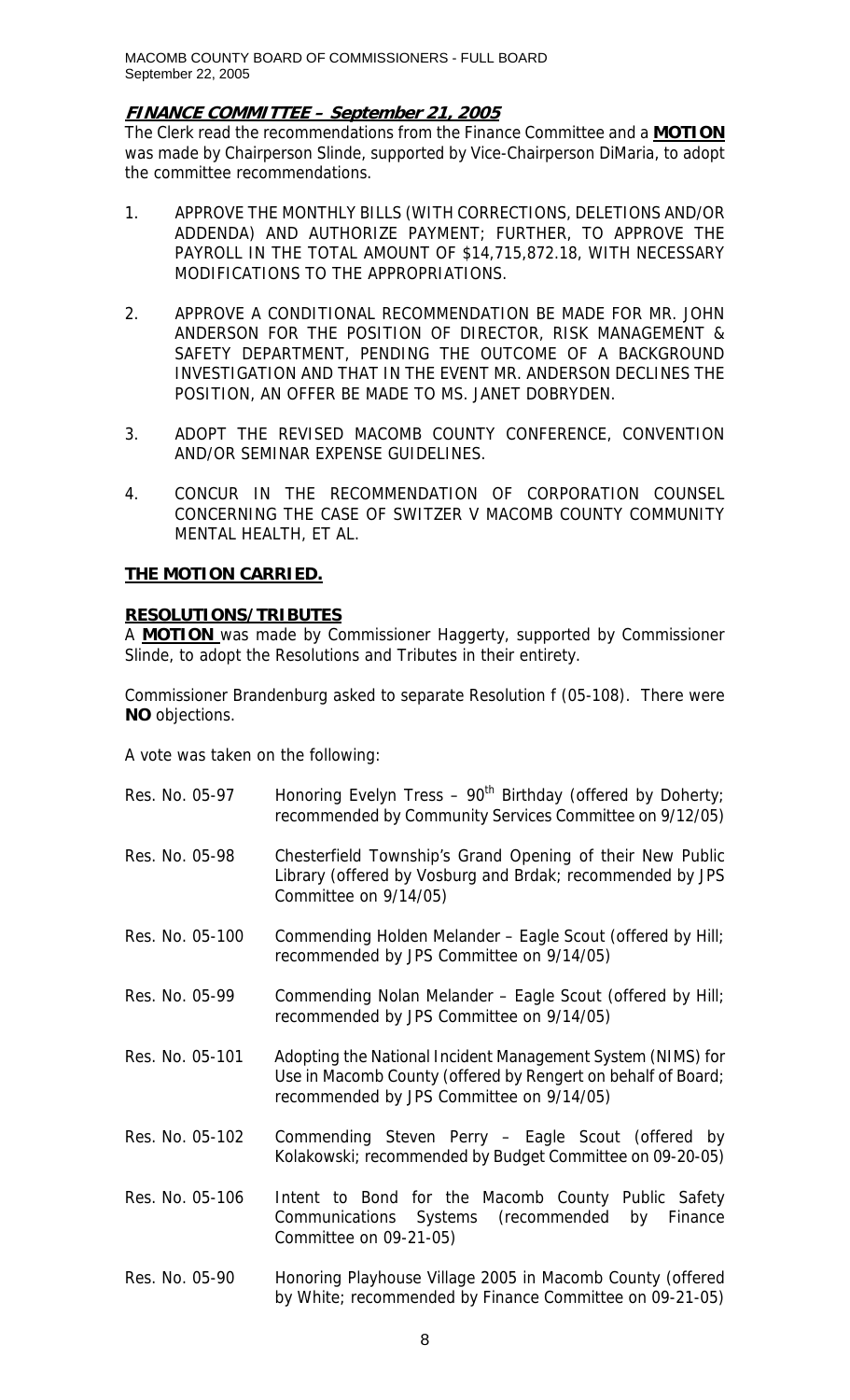- Res. No. 05-91 Proclaiming September as National Alcohol and Drug Addiction Recovery Month in Macomb County (offered by White; recommended by Finance Committee on 09-21-05)
- Res. No. 05-92 Honoring Carmella Sabaugh on being named Italian American Woman of the Year (offered by Flynn; recommended by Finance Committee on 09-21-05)
- Res. No. 05-93 Honoring John Cavaliere on being named Italian American Man of the Year (offered by Flynn; recommended by Finance Committee on 09-21-05)
- Res. No. 05-94 Honoring Albert Lorenzo on Winning the Lifetime Achievement Award in Education (offered by Flynn; recommended by Finance Committee on 09-21-05)
- Res. No. 05-95 Honoring Robert Schuster Celebrating 10 Years as a Priest (offered by Slinde; recommended by Finance Committee on 09-21-05)
- Res. No. 05-96 Commending Michael Phillips Eagle Scout (offered by Brown; recommended by Finance Committee on 09-21-05)
- Res. No. 05-103 Commending Nancy White, Recipient of 2005 Alexander Macomb Citizens of the Year Award Presented by March of Dimes (offered by Flynn; recommended by Finance Committee on 09-21-05)
- Res. No. 05-104 Commending Mark Hackel, Recipient of 2005 Alexander Macomb Citizens of the Year Award Presented by March of Dimes (offered by White; recommended by Finance Committee on 09-21-05)
- Res. No. 05-105 Commending the Aggeler Family, Recipient of 2005 Alexander Macomb Citizens of the Year Award Presented by March of Dimes (offered by White; recommended by Finance Committee on 09-21-05)
- Res. No. 05-107 Honoring the  $50<sup>th</sup>$  Anniversary of Clintondale Community Schools (offered by Gieleghem)

# **THE MOTION CARRIED**.

## **SEPARATED RESOLUTION**

Res. No. 05-108 Concerning Macomb County Employees who are Called to Active Duty Due to Current Crisis Caused by Hurricane Katrina and Employees Volunteering Services to Assist in the Recovery of Victims, as Amended (recommended by Personnel Committee on 09-19-05)

A **MOTION TO AMEND** was made by Commissioner Brandenburg to add language to the Motion as follows: (Page 2, Paragraph 3, Line 4), supported by Commissioner Vosburg.

**1)** who are duly approved for such service by their department head and the Chair of the Board of Commissioners **and 2) upon agreement of appropriate terms and conditions** shall be entitled to be paid **up to** his/her full salary and receive any and all fringe benefits, effective upon the date of this Resolution until such time as they return to their regular job duties within the County of Macomb.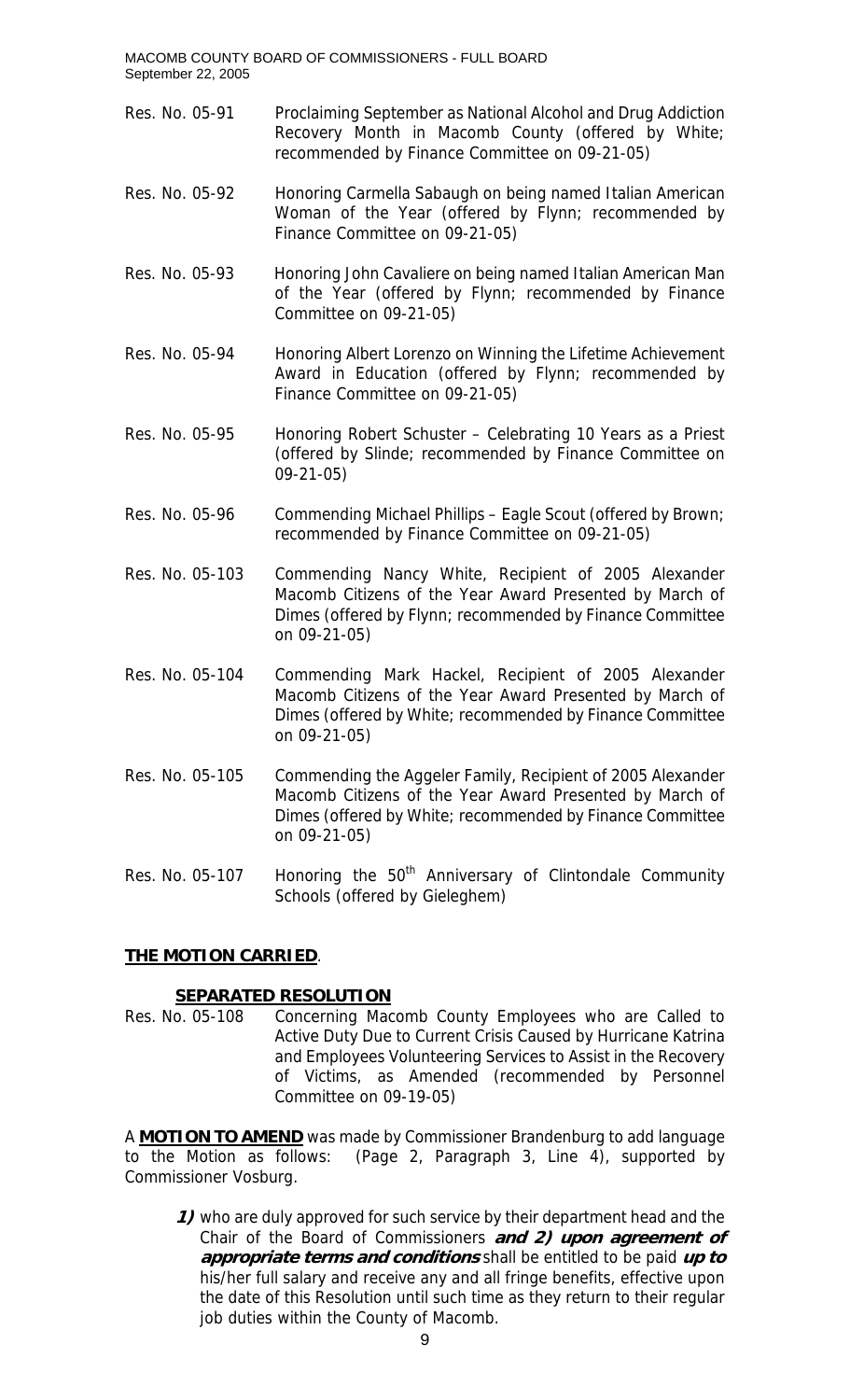A discussion ensued.

## **ROLL CALL VOTE ON AMENDMENT**

|                    | <b>YES</b> | <b>NO</b> |
|--------------------|------------|-----------|
| <b>BRANDENBURG</b> | Χ          |           |
| <b>BRDAK</b>       |            | X         |
| <b>BROWN</b>       | Χ          |           |
| <b>CROUCHMAN</b>   |            | Χ         |
| <b>DESAELE</b>     | X          |           |
| <b>DIMARIA</b>     |            | Χ         |
| <b>DOHERTY</b>     |            | X         |
| <b>DUZYJ</b>       |            | X         |
| <b>FLYNN</b>       |            | X         |
| <b>GIBSON</b>      |            | X         |
| <b>GIELEGHEM</b>   |            | X         |
| <b>HAGGERTY</b>    |            | Χ         |
| <b>HILL</b>        |            | X         |
| <b>KENNARD</b>     | Χ          |           |
| <b>KOLAKOWSKI</b>  |            | X         |
| <b>LUND</b>        | X          |           |
| <b>MIJAC</b>       |            | Χ         |
| <b>RENGERT</b>     | X          |           |
| <b>REVOIR</b>      | Χ          |           |
| <b>ROCCA</b>       | X          |           |
| <b>SAUGER</b>      |            | Χ         |
| <b>SLINDE</b>      |            | Χ         |
| <b>SWITALSKI</b>   |            | Χ         |
| <b>SZCZEPANSKI</b> | Χ          |           |
| <b>VOSBURG</b>     | Χ          |           |
| <b>WHITE</b>       |            | Χ         |
| <b>TOTAL</b>       | 10         | 16        |

## **THE MOTION TO AMEND FAILED.**

A **MOTION TO AMEND** was made by Commissioner Doherty to include Hurricane Rita, supported by Commissioner Revoir.

## **ROLL CALL VOTE ON AMENDMENT**

|                    | <b>YES</b> | ΝO |
|--------------------|------------|----|
| <b>BRANDENBURG</b> | x          |    |
| <b>BRDAK</b>       | χ          |    |
| <b>BROWN</b>       | Χ          |    |
| CROUCHMAN          | χ          |    |
| <b>DESAELE</b>     | Χ          |    |
| <b>DIMARIA</b>     | Χ          |    |
| <b>DOHERTY</b>     | χ          |    |
| <b>DUZYJ</b>       |            | Χ  |
| <b>FLYNN</b>       |            | Χ  |
| <b>GIBSON</b>      | Χ          |    |
| <b>GIELEGHEM</b>   | Χ          |    |
| <b>HAGGERTY</b>    |            | χ  |
| HILL               | Χ          |    |
| <b>KENNARD</b>     | Χ          |    |
| KOLAKOWSKI         | χ          |    |
| LUND               | Χ          |    |
| <b>MIJAC</b>       | Χ          |    |
| <b>RENGERT</b>     | χ          |    |
| <b>REVOIR</b>      | Χ          |    |
| <b>ROCCA</b>       | Χ          |    |
| <b>SAUGER</b>      |            | x  |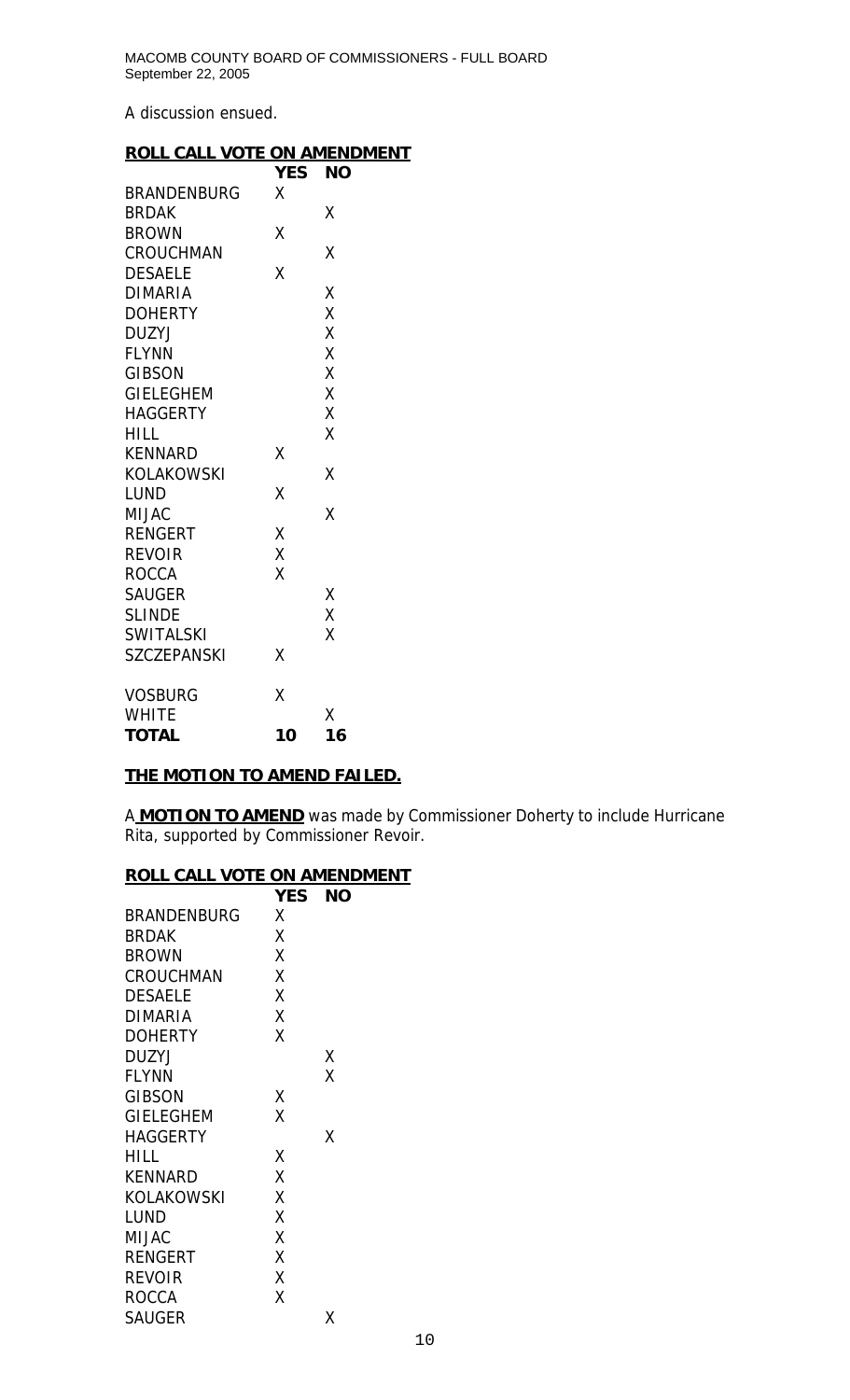MACOMB COUNTY BOARD OF COMMISSIONERS - FULL BOARD September 22, 2005 SLINDE X SWITALSKI X SZCZEPANSKI X VOSBURG X WHITE X **TOTAL 22 4** 

## **THE MOTION TO AMEND CARRIED.**

#### **THE RESOLUTION AS AMENDED CARRIED.**

#### **REQUEST TO PURCHASE PRIOR SERVICE TIME (7)**

A **MOTION** WAS MADE BY COMMISSIONER SWITALSKI, SUPPORTED BY COMMISSIONER SLINDE, TO APPROVE PURCHASE OF PRIOR SERVICE TIME FOR THE FOLLOWING INDIVIDUALS:

DOUG FOUTY CITY OF FENTON 18 MONTHS DOUG FOUTY CITY OF MARSHALL 6 MONTHS ANITA GARR VETERANS' ADMIN. 24 MONTHS MICHAEL BUSCH MACOMB COUNTY 38 MONTHS SUZANNE CROWDER MACOMB COUNTY 36 MONTHS BRIAN CECCON ST. CLAIR COUNTY 44 MONTHS<br>JANE ANN ROSIEK ST. CLAIR COUNTY 39 MONTHS JANE ANN ROSIEK ST. CLAIR COUNTY 39 MONTHS VIVIAN YONCE CITY OF MIAMI 24 MONTHS

#### **THE MOTION CARRIED.**

#### **APPOINTMENTS**

#### **a) BOARD OF COUNTY CANVASSERS**

A **MOTION** WAS MADE BY COMMISSIONER DIMARIA, SUPPORTED BY COMMISSIONER REVOIR, TO UNANIMOUSLY APPOINT JAMES J. JOHNSTONE REPRESENTING THE DEMOCRATIC PARTY AND JOANNE L. PARAVENTI REPRESENTING THE REPUBLICAN PARTY TO THE MACOMB COUNTY BOARD OF CANVASSERS, AND THE **MOTION CARRIED**.

#### **b) ETHICS COMMITTEE**

A **MOTION** WAS MADE BY COMMISSIONER BRDAK, SUPPORTED BY COMMISSIONER KENNARD, TO APPOINT THE FOLLOWING COMMISSIONERS AS MEMBERS OF THE ETHICS COMMITTEE:

> Bill Crouchman – Chair Sue Rocca – Vice Chair Andrey Duzyj Kathy Vosburg Bill Revoir Brian Brdak

**THE MOTION CARRIED**, with Commissioners Szczepanski and Brandenburg voting **NO**.

## **c) JUVENILE JUSTICE ADVISORY BOARD**

A **MOTION** WAS MADE BY COMMISSIONER HILL, SUPPORTED BY COMMISSIONER SLINDE, TO APPOINT THE FOLLOWING TO THE JUVENILE JUSTICE ADVISORY BOARD:

Catherine Steenland District Court

Matt Switalski **Juvenile Court Judge** Keith Rengert County Commissioner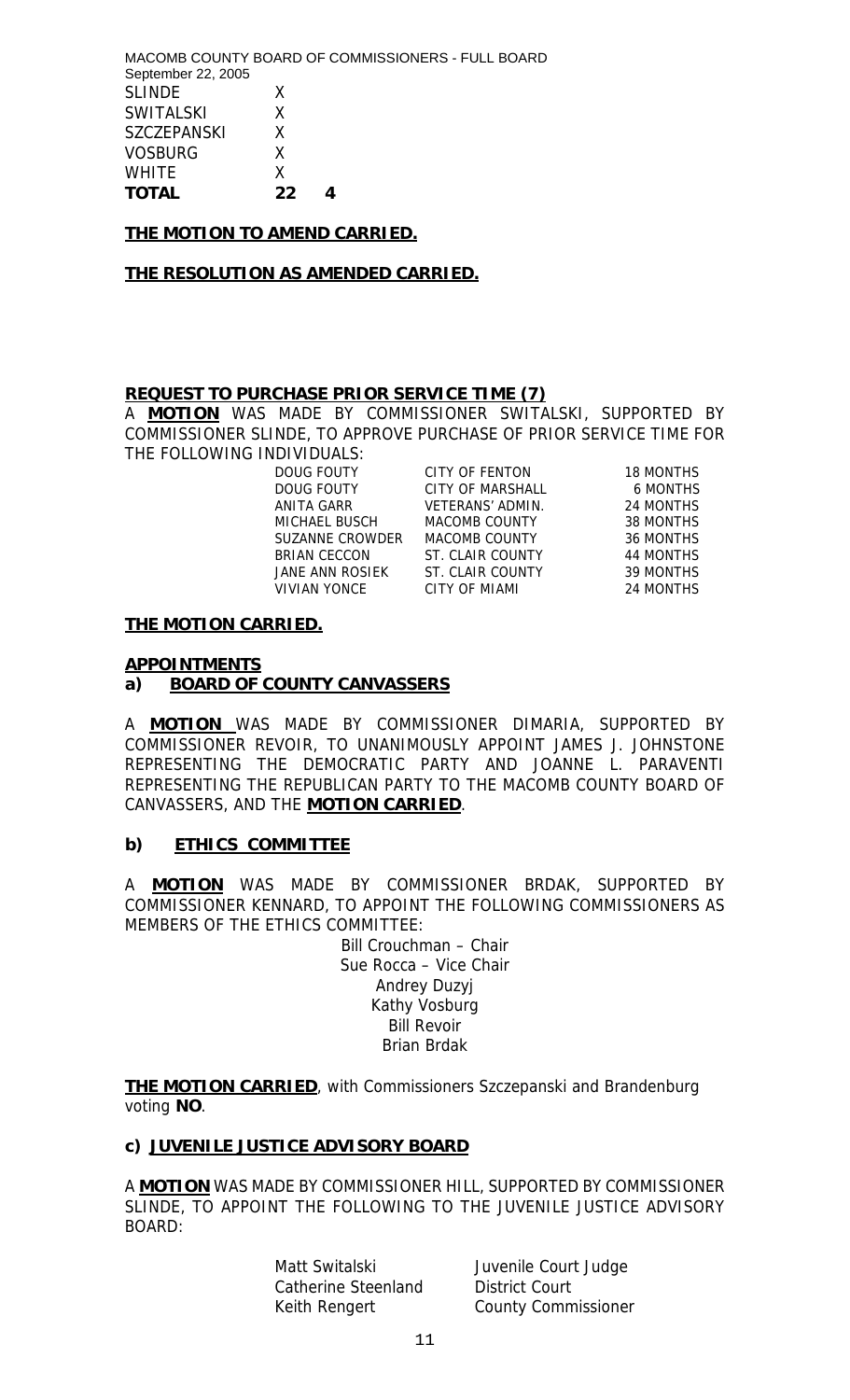Mayssa Attia Defense Attorney John Ange **County Prosecutor** Mark Hackel County Sheriff John Bruff General Public

Edna Clark Juvenile Probation Officer Nancy Supanich Special Education Director Tom Kalkofen **Health Department Director** Kathy Rager Substance Abuse Disorders Robert Slaine Mental Health Disorders Dr. Donald Amboyer **Correction Education** Eric Jackson Government Representative Parent Representative To be appointed by the JJC Director

## **THE MOTION CARRIED.**

#### **NEW BUSINESS**

Commissioners' Brown and DeSaele spoke about water monitoring program.

Commissioner Lund inquired about letter that was to be sent to the City of Detroit's water department about radio system. Chair White indicated letter was to be written by Planning Department and would be followed up on.

Commissioner Sauger spoke about all hurricanes and employees getting paid.

Commissioner Brandenburg thanked Ministerial Alliance for help at the Comfort Inn for the Katrina evacuees.

Commissioner Flynn spoke about the Human Service fair in Warren and praised the Health Department for all their hard work.

## **PUBLIC PARTICIPATION**

## **Donna Cangemi, 12546 Hemlock, Sterling Heights, President AFSCME Local 411**

Thanked all employees that called to volunteer for Katrina.

# **Pastor D.L. Bradley, 22645 Quinn Road, Clinton Twp.**

Spoke about position of Juvenile Justice Center Director.

## **Greg Murray, 20 ½ Eldridge, Mt. Clemens**

Spoke about Commissioner Crouchman being named chair of the Ethics committee.

**Sue Jesion, 21308 Raymond, St. Clair Shores, 20th Precinct Delegate**  Spoke regarding racial issues.

**Donald Lobsinger, 26900 Taylor, St.Clair Shores**  Spoke on racism in Macomb County.

## **ROLL CALL ATTENDANCE**

| <b>Andrey Duzyj</b> | District 1  |
|---------------------|-------------|
| Marvin E. Sauger    | District 2  |
| Phillip A. DiMaria  | District 3  |
| Jon Switalski       | District 4  |
| Susan L. Doherty    | District 5  |
| Joan Flynn          | District 6  |
| Sue Rocca           | District 7  |
| Diana J. Kolakowski | District 8  |
| Robert Mijac        | District 9  |
| Philis DeSaele      | District 10 |
| Ed Szczepanski      | District 11 |
|                     |             |